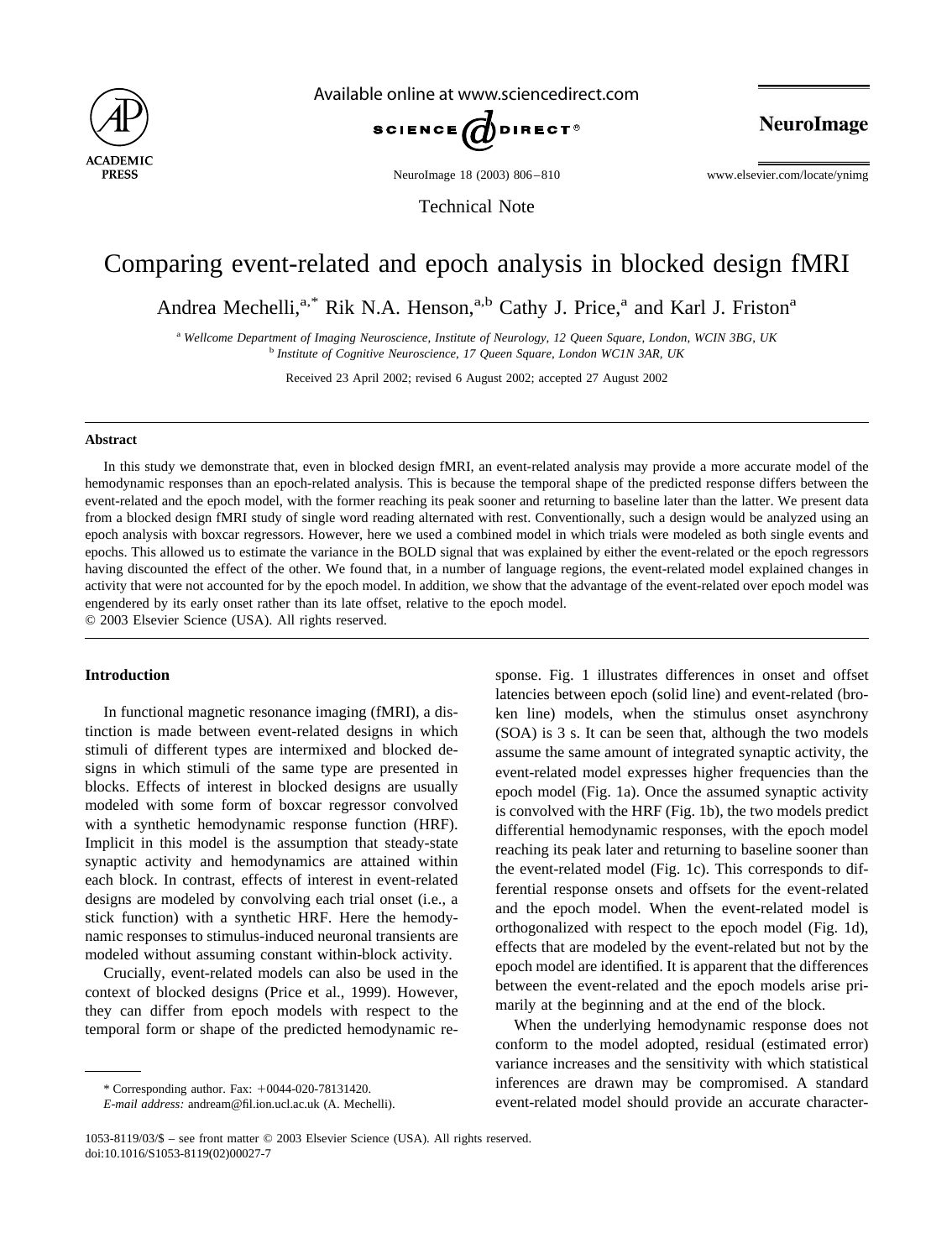<span id="page-1-0"></span>

Fig. 1. Difference in onset and offset latencies between epoch (solid line) and event-related (broken line) models, when the SOA is 3 s. (a) Neuronal models for epoch and event-related models. (b) The neuronal models are convolved with the HRF to predict the hemodynamic responses. (c) Differential hemodynamic responses predicted by the epoch and the event-related model. Although the area under curves is the same, the epoch model reaches its peak later and returns to baseline sooner than the event-related model. (d) When the epoch model is orthogonalized with respect to the event-related model, effects which are modeled by the event-related but not by the epoch model are identified. It can be seen that the event-related model explains changes in activity at the beginning and at the end of the block that are not accounted for by the epoch model.

Fig. 2. Regions that showed increased activity for reading relative to fixation that was explained by the event-related but not by the epoch model (Analysis 1). These include language areas such as left inferior fusiform, superior posterior temporal, and inferior frontal cortex (see Table 1 for details). These regions also showed an effect of reading relative to fixation in [Mechelli et al. \(2000\)](#page-4-0).

ization of the latency of brain responses, even in the context of blocked design fMRI. We illustrate this empirically by presenting data from a blocked design fMRI study on single word reading alternated with rest. Conventionally, such a design would be analyzed using a boxcar regressor convolved with the HRF. However, here we used a combined model in which trials were modeled as both epochs and single events. This allowed us to estimate the variance in the BOLD signal that was explained by either the epoch or

event-related model above and beyond the other. If the observed response conforms to a HRF convolved with a boxcar regressor, then the event-related model would not evidence an advantage over the epoch model. In contrast, if signal changes reflected the additive contribution of the individual evoked responses to each stimulus, then the event-related model would explain changes in activity more accurately than the epoch model. This would be expressed as a significant effect of reading relative to rest that is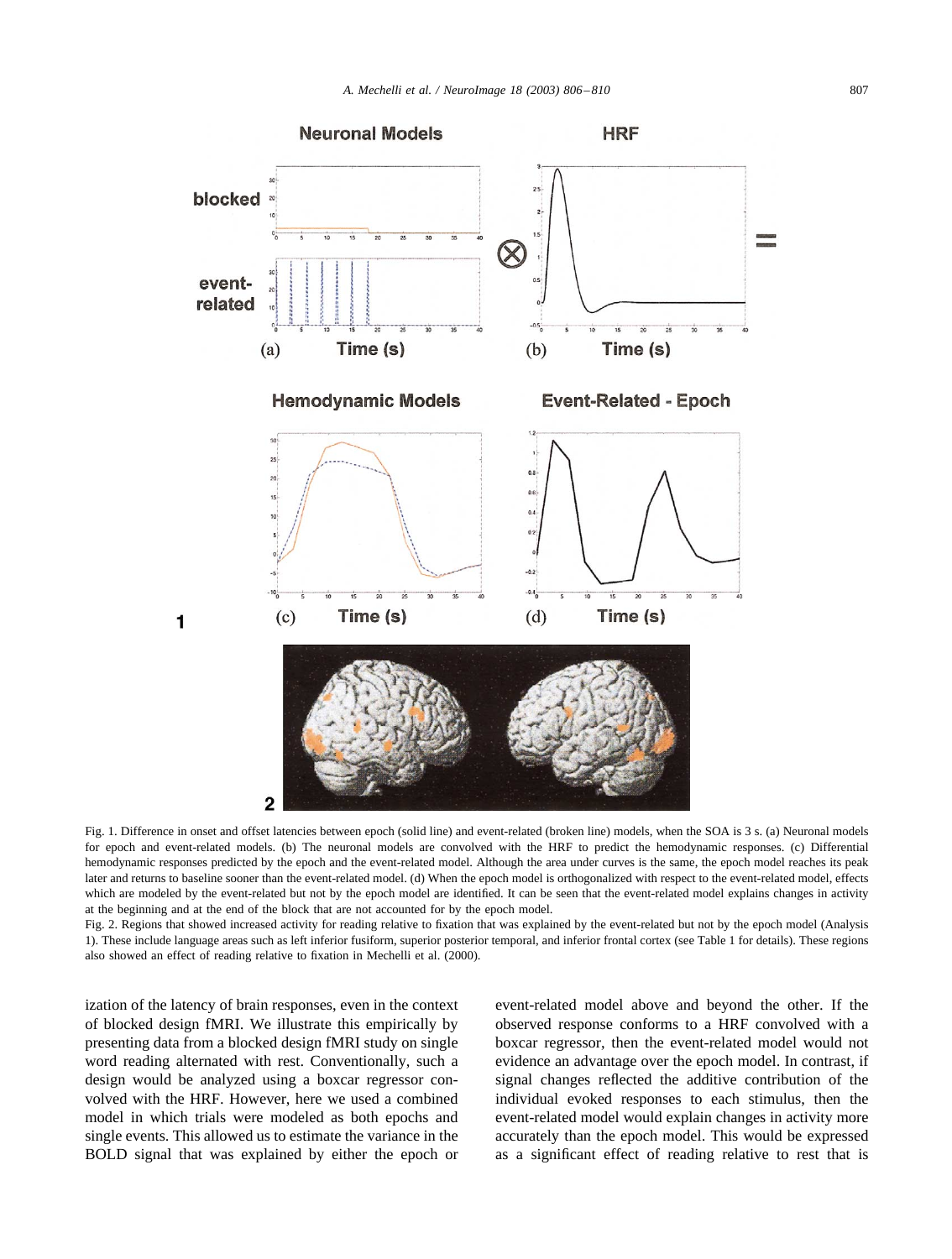explained by the event-related but not by the epoch model. This is indeed what we found. In addition, we show that the advantage of the event-related related model results from its early onset rather then its late offset relative to the epoch model. The neurophysiological findings of this study were reported in [Mechelli et al. \(2000\).](#page-4-0)

## **Methods**

The study was approved by the National Hospital for Neurology and Institute of Neurology Medical Ethic's Committee.

## *Subjects*

Informed consent was obtained from 6 right-handed volunteers (5 males), aged 20 to 34 (mean age of 24), with English as their first language.

# *Task paradigm and stimuli*

Each subject was presented with blocks of words or pseudowords alternating with blocks of fixation (a cross in the middle of the screen). They were instructed to read each word and pseudoword silently as soon as it appeared on the screen. The variables were: (i) stimulus type (words and pseudowords) and (ii) stimulus rate (20, 40, and 60 words per minute, corresponding to an SOA of 3, 1.5, and 1 s). Pseudowords (e.g., lenner) refer to letter strings that are not real words and do not have semantic representations but can be pronounced on the basis of sublexical spelling to sound relationships. Words were matched for frequency [\(Kucera](#page-4-0) [and Francis, 1967\)](#page-4-0), length, and number of syllables between blocks and were as regular as possible in terms of grapheme-phoneme conversion. Stimulus duration was 600 ms. Each experimental condition was repeated 5 times in a counterbalanced order across subjects. Each block of stimuli lasted around 18 s and was followed by 18 s fixation. An eye tracker was used to ensure that the subjects kept their eyes open and attended to the stimuli.

#### *Data acquisition*

A 2 T Siemens VISION system (Siemens, Erlangen, Germany) was used to acquire both  $T_1$  anatomical volume images ( $1 \times 1 \times 1.5$ -mm voxels) and  $T_2^*$ -weighted echoplanar images  $(64 \times 64 \times 3 \times 3$ -mm pixels, TE = 40 ms) with BOLD contrast. Each echoplanar image comprised 35 1.8-mm axial slices with a 1.2-mm slice interval, giving a resolution of 3 mm. A total of 366 volume images were obtained continuously with an effective repetition time (TR) of 3.15 s per volume, the first 6 volumes in each session being discarded to allow for  $T_1$  equilibration effects. Stimulus presentation was arranged so that every 90 ms of peristimulus time was sampled equally over the session (see [Price et al., 1999\).](#page-4-0)

### *Data analysis*

Data were analyzed using SPM99 (SPM99: Wellcome Department of Imaging Neuroscience, London, UK (http:// www.fil.ion.ucl.ac.uk). All volumes from each subject were realigned using the first as a reference and resliced (using sinc interpolation) adjusting for residual motion-related signal changes. A mean volume was created using the realigned volumes and the anatomical MRI was coregistered to it. This ensured that the functional and structural images were spatially aligned. The functional images were spatially normalized [\(Friston et al., 1995\)](#page-4-0) with respect to the MNI-305 template using nonlinear-basis functions. Functional data were spatially smoothed with a 6 mm full width at half-maximum, isotropic Gaussian kernel. Three statistical analyses were performed.

#### *Analysis 1: event-related and epoch regressors*

A combined model was constructed in which events were modeled as both epochs and single events. The resulting design comprised 6 "epoch" effects, in which trials were modeled as blocks using a boxcar regressor, and 6 "event-related" responses, in which the same trials were modeled as single events. Both were convolved with a HRF. This analysis identified effects of reading relative to fixation (using *t* tests) that were explained by either model with the other acting as a nonorthogonal confound. However, this analysis did not determine whether the better fit of either model lay in the onset of the response (earlier in the event-related model), the offset of the response (later in the event-related model), or both (see [Fig.](#page-1-0) [1d](#page-1-0)). This required two further analyses.

# *Analysis 2: event-related, epoch, and first-stimulus regressors*

A combined model was constructed in which events were modeled as both epochs and single events, as in Analysis 1. However, an additional regressor, representing the first stimulus in each block, was modeled using an individual delta function. The resulting design comprised 6 epoch regressors, 6 event-related regressors, in which the same trials were modeled as single events, and 6 "first stimulus" regressors, in which the first trial in each block was modeled as a single event. By modeling the first stimulus in each block as single event, most of the difference in latency onset between the event-related and the epoch model was discounted. Thus, the residual advantage of either model would be explaind by the differential offset of the expected epoch response (later in the event-related model).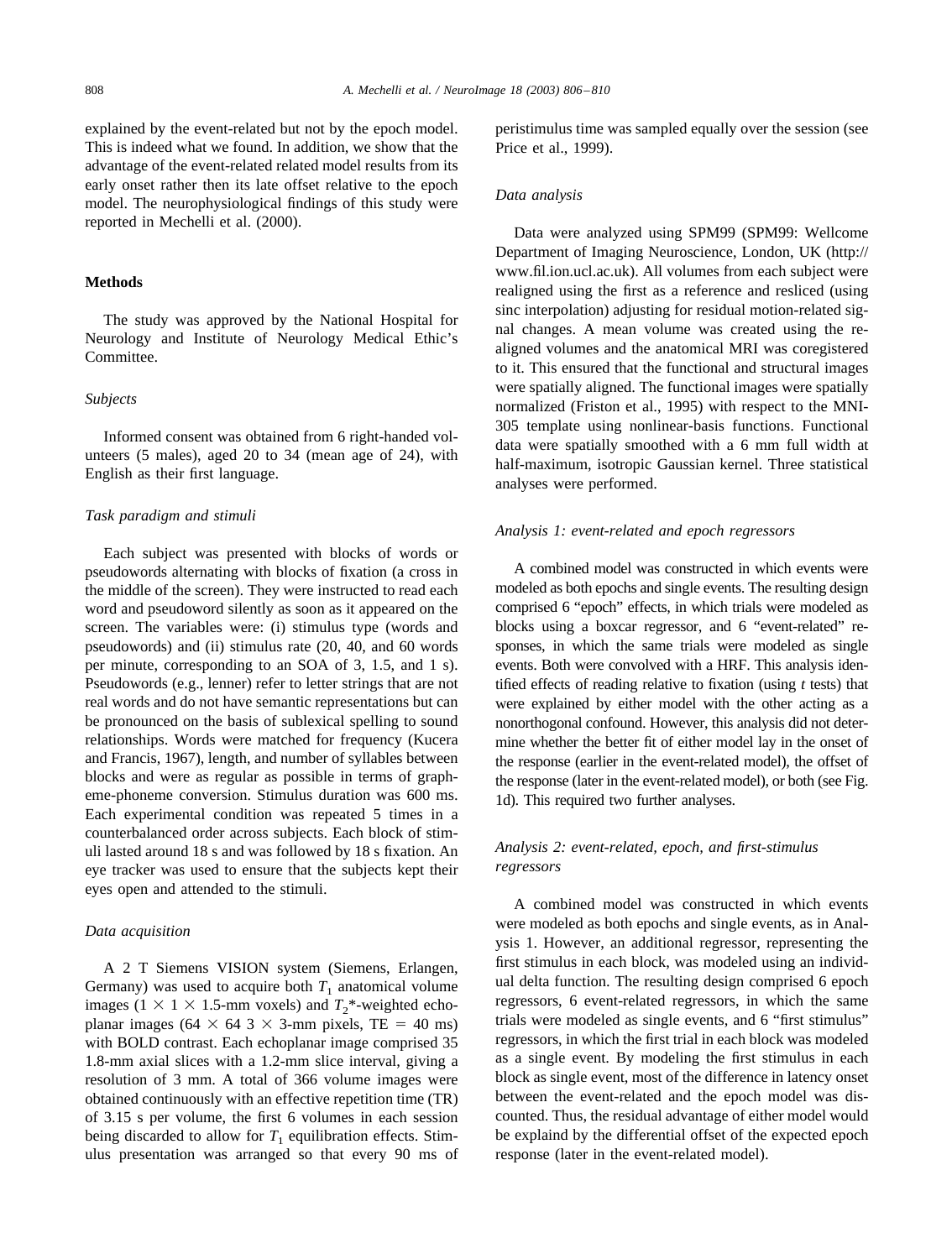|  |  |  |  | $Reading > fixation (event-related regressor only)$ |  |  |
|--|--|--|--|-----------------------------------------------------|--|--|
|--|--|--|--|-----------------------------------------------------|--|--|

|                                   |       |        |       | Analysis 1 | Analysis 2 | Analysis 3 |
|-----------------------------------|-------|--------|-------|------------|------------|------------|
| Occipital                         |       |        |       |            |            |            |
| Left fusiform                     | $-18$ | $-102$ | 2     | 5.9        | 1.2        | 6.0        |
| Right fusiform                    | 18    | $-88$  | $-12$ | 7.0        | 0.3        | 7.7        |
| Left lingual                      | $-8$  | $-96$  | $-2$  | 6.2        | 0.2        | 7.1        |
| Right middle occipital            | 32    | $-88$  | $-2$  | 5.6        | 0.1        | 6.8        |
| Temporal                          |       |        |       |            |            |            |
| Left posterior inferior temporal  | $-36$ | $-66$  | $-18$ | 6.5        | 0.3        | 7.3        |
| Right posterior inferior temporal | 38    | $-66$  | $-18$ | 5.6        | 0.2        | 7.1        |
| Left superior temporal            | $-54$ | $-50$  | 10    | 6.5        | 0.9        | 7.0        |
| Right superior temporal           | 62    | $-48$  | 10    | 5.8        | 2.7        | 5.6        |
| Right middle temporal             | 64    | $-16$  | $-10$ | 6.3        | 0.6        | 7.0        |
| Parietal                          |       |        |       |            |            |            |
| Right angular gyrus               | 24    | $-80$  | 42    | 6.0        | 0.6        | 6.7        |
| Frontal                           |       |        |       |            |            |            |
| Right inferior frontal            | 44    | 12     | 28    | 6.3        | 0.1        | 6.9        |
| Left inferior frontal             | $-36$ | 6      | 26    | 6.1        | 0.8        | 6.5        |

*Note.* Effects of reading relative to fixation that were explained by the event-related but not by the epoch model (Analysis 1). These effects were no longer significant when the difference in the onset of the epoch and the event-related model was discounted (Analysis 2). In contrast, they were still significant when the late offset of the event-related model was discounted (Analysis 3). Significant effects (at *P* < 0.05 corrected for multiple comparisons) are reported in bold.

# *Analysis 3: event-related, epoch, and last-stimulus regressors*

A combined model was constructed in which events were modeled as both epochs and single events, as in Analysis 1, with an additional regressor modeling the last stimulus in each block. The resulting design comprised 6 epoch, 6 event-related and 6 "last stimulus" regressors. In this analysis, any residual advantage of either model would be explained by the differential onset of the predicted epoch response (earlier in the event-related model).

The data were high-pass-filtered using a set of discrete cosine basis functions with a cutoff period of 120 s: The temporal autocorrelations in the errors were estimated using  $a AR(1) + white noise model (Friston et al., 2002) and used$  $a AR(1) + white noise model (Friston et al., 2002) and used$  $a AR(1) + white noise model (Friston et al., 2002) and used$ to make the appropriate nonsphericity adjustment at the point of inference. Inferences were derived from a fixed effect analysis via *t* tests of the event-related/epoch-related response versus baseline fixation, thresholded at  $P \leq 0.05$ (corrected for multiple comparisons) with an extent threshold of 15 voxels.

# **Results**

When events were modeled as both epochs and single events (Analysis 1), activation for reading relative to fixation for the event-related regressor was found in a number of language regions (see [Fig. 2](#page-1-0) and Table 1 for details). In these regions, the event-related regressor explained changes in BOLD signal that were not accounted for by the epoch regressor. In contrast, activation for reading relative to fixation for the epoch regressor was not detected, even when lowering the statistical threshold to  $P \leq 0.001$  (uncorrected for multiple comparisons). This means that the epoch regressor did not explain changes in BOLD signal that were not accounted for by the event-related regressor. No deactivations relative to fixation were found for either regressor.

Activation for reading relative to fixation captured by the event-related regressor was observed for each stimulus rate and word type  $(P < 0.001$  uncorrected). However, a greater event-related response was observed for reading 20 relative to 60 words per minute in left posterior inferior temporal (*x*  $= -34$ ,  $y = -68$ ,  $z = -16$ ; *Z*-score = 4.9), right inferior fusiform  $(x = 16, y = -96, z = -10; Z\text{-score} = 3.9)$ , and left inferior frontal ( $x = -40$ ,  $y = 6$ ,  $z = 22$ ; *Z*-score = 3.6) at an uncorrected level ( $P < 0.001$ ). This trend was expected since the difference in latency between event-related and epoch regressors is a function of stimulus rate. This difference would disappear in the limit of very fast presentation rates because the epoch and event-related regressors would be the same.

When the first stimulus in each block was added to the model (Analysis 2), activation for reading relative to fixation using the event-related regressor only was no longer detected even when lowering the statistical threshold to *P* 0.001 (uncorrected for multiple comparisons) (see Table 1). In other words, the event-related regressor no longer explained changes in BOLD signal that were not accounted for by the epoch regressor. In contrast, when the last stimulus in each block was modeled (Analysis 3), activation for reading relative to fixation using the event-related regressor only was still significant, with *Z*-scores slightly higher than in Analysis 1 (see Table 1).